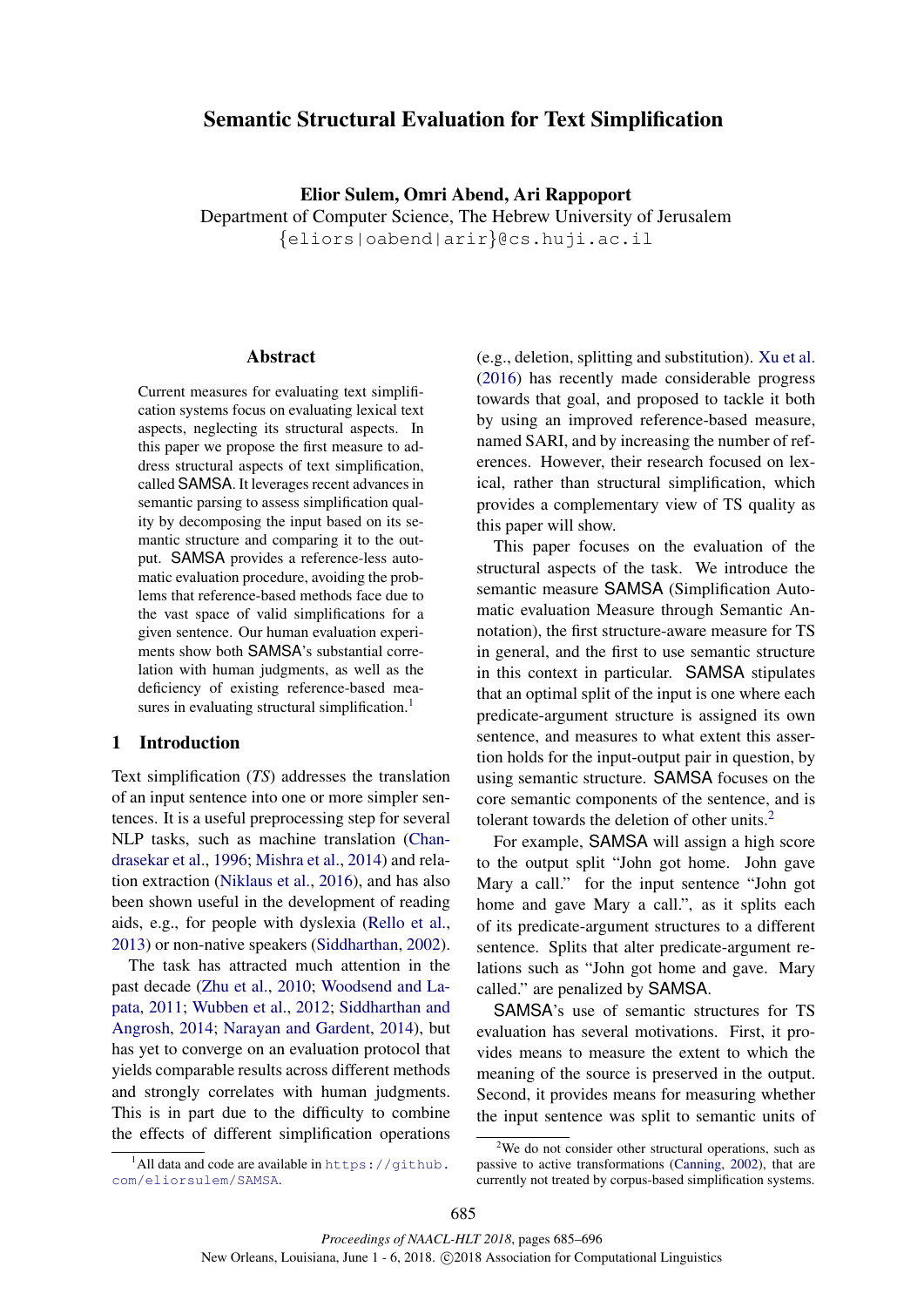the right granularity. Third, defining a semantic measure that does not require references avoids the difficulties incurred by their non-uniqueness, and the difficulty in collecting high quality references, as reported by Xu et al. (2015) and by Narayan and Gardent (2014) with respect to the Parallel Wikipedia Corpus (PWKP; Zhu et al., 2010). SAMSA is further motivated by its use of semantic annotation only on the source side, which allows to evaluate multiple systems using same source-side annotation, and avoids the need to parse system outputs, which can be garbled.

In this paper we use the UCCA scheme for defining semantic structure (Abend and Rappoport, 2013). UCCA has been shown to be preserved remarkably well across translations (Sulem et al., 2015) and has also been successfully used for machine translation evaluation (Birch et al., 2016) (Section 2). We note, however, that SAMSA can be adapted to work with any semantic scheme that captures predicate-argument relations, such as AMR (Banarescu et al., 2013) or Discourse Representation Structures (Kamp, 1981), as used by Narayan and Gardent (2014).

We experiment with SAMSA both where semantic annotation is carried out manually, and where it is carried out by a parser. See Section 4. We conduct human rating experiments and compare the resulting system rankings with those predicted by SAMSA. We find that SAMSA's rankings obtain high correlations with human rankings, and compare favorably to existing referencebased measures for TS. Moreover, our results show that existing measures, which mainly target lexical simplification, are ill-suited to predict human judgments where structural simplification is involved. Finally, we apply SAMSA to the dataset of the QATS shared task on simplification evaluation (Stajner et al.,  $2016$ ). We find that SAMSA obtains comparative correlation with human judgments on the task, despite operating in a more restricted setting, as it does not use human ratings as training data and focuses only on structural aspects of simplicity. Section 2 presents previous work. Section 3 discusses UCCA. Section 4 presents SAMSA. Section 5 details the collection of human judgments. Our experimental setup for comparing our human and automatic rankings is given in Section 6, and results are given in Section 7, showing superior results for SAMSA. A discussion on the results is presented in Section 8.

Section 9 presents experiments with SAMSA on the QATS evaluation benchmark.

## 2 Related Work

Evaluation Metrics for Text Simplification. As pointed out by Xu et al. (2016), many of the existing measures for TS evaluation do not generalize across systems, because they fail to capture the combined effects of the different simplification operations. The two main directions pursued are direct human judgments and automatic measures borrowed from machine translation (MT) evaluation. Human judgments generally include grammaticality (or fluency), meaning preservation (or adequacy) and simplicity. Human evaluation is usually carried out with a small number of sentences (18 to 20), randomly selected from the test set (Wubben et al., 2012; Narayan and Gardent, 2014, 2016).

The most commonly used automatic measure for TS is BLEU (Papineni et al., 2002). Using 20 source sentences from the PWKP test corpus with 5 simplified sentences for each of them, Wubben et al. (2012) investigated the correlation of BLEU with human evaluation, reporting positive correlation for simplicity, but no correlation for adequacy.  $\text{Stajner et al.}$  (2014) explored the correlation with human judgments of six automatic metrics: cosine similarity with a bag-of-words representation, METEOR (Denkowski and Lavie, 2011), TERp (Snover et al., 2009), TINE (Rios et al., 2011) and two sub-components of TINE: T-BLEU (a variant of BLEU which uses lower n-grams when no 4 grams are found) and SRL (based on semantic role labeling). Using 280 pairs of a source sentence and a simplified output with only structural modifications, they found positive correlations for all the metrics except TERp with respect to meaning preservation and positive albeit lower correlations for METEOR, T-BLEU and TINE with respect to grammaticality. Human simplicity judgments were not considered in this experiment. In this paper we collect human judgments for grammaticality, meaning preservation and *structural* simplicity. To our knowledge, this is the first work to target structural simplicity evaluation, and it does so both through elicitation of human judgments and through the definition of SAMSA.

Xu et al. (2016) were the first to propose two evaluation measures tailored for simplification, focusing on lexical simplification. The first metric is FKBLEU, a combination of iBLEU (Sun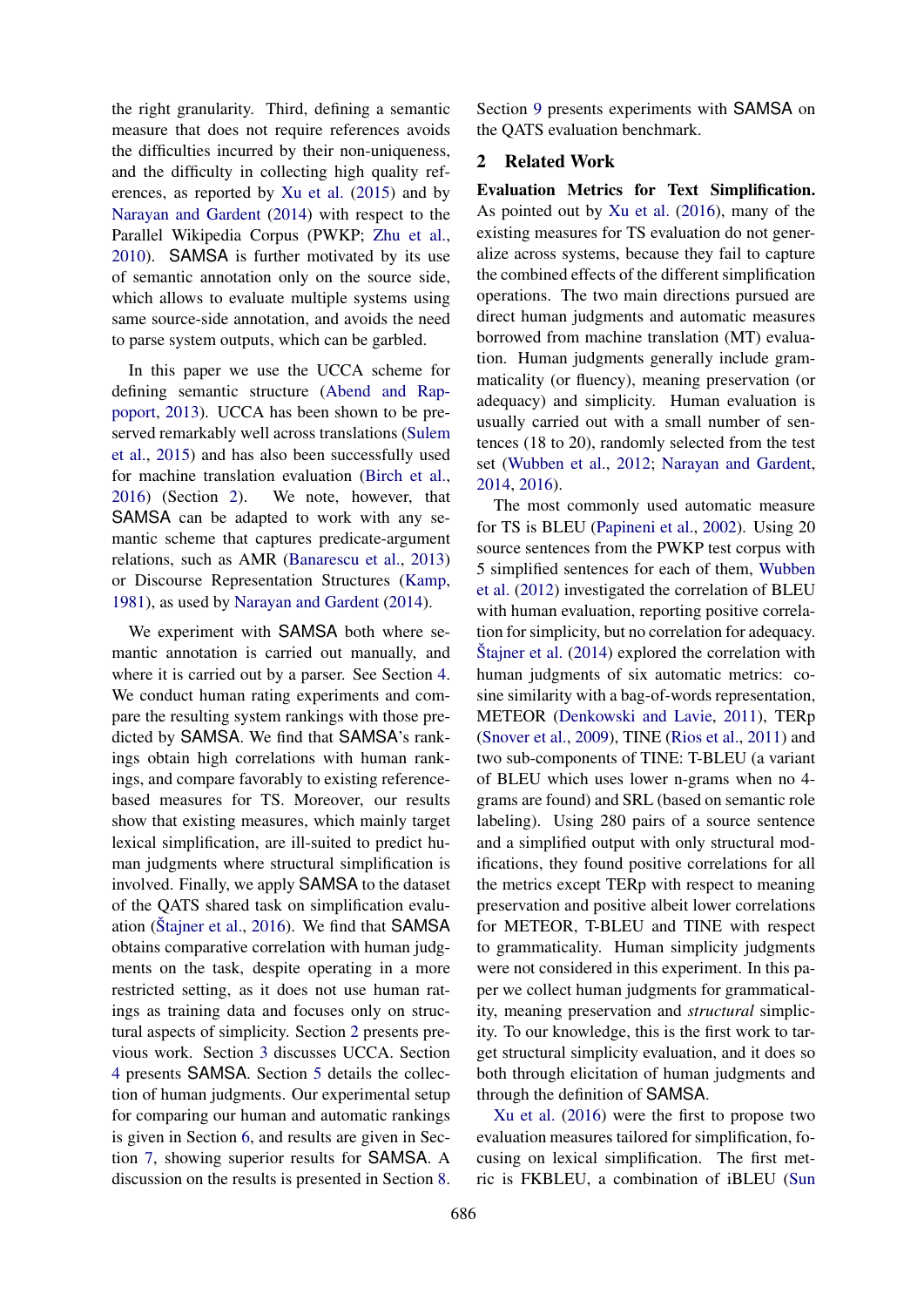and Zhou, 2012), originally proposed for evaluating paraphrase generation by comparing the output both to the reference and to the input, and of the Flesch-Kincaid Index (FK), a measure of the readability of the text (Kincaid et al., 1975). The second one is SARI (System output Against References and against the Input sentence) which compares the n-grams of the system output with those of the input and the human references, separately evaluating the quality of words that are added, deleted and kept by the systems. They found that FKBLEU and even more so SARI correlate better with human simplicity judgments than BLEU. On the other hand, BLEU (with multiple references) outperforms the other metrics on the dimensions of grammaticality and meaning preservation.

As the Parallel Wikipedia Corpus (PWKP), usually used in simplification research, has been shown to contain a large portion of problematic simplifications (Xu et al., 2015; Hwang et al., 2015), Xu et al. (2016) further proposed to use multiple references (instead of a single reference) in the evaluation measures. SAMSA addresses this issue by directly comparing the input and the output of the simplification system, without requiring manually curated references.

Structural Measures for Text-to-text Generation. Other than measuring the number of splits (Narayan and Gardent, 2014, 2016), which only assesses the frequency of this operation and not its quality, no structural measures were previously proposed for the evaluation of structural simplification. The need for such a measure is pressing, given recent interest in structural simplification, e.g., in the Split and Rephrase task (Narayan et al., 2017), which focuses on sentence splitting.

In the task of sentence compression, which is similar to simplification in that they both involve deletion and paraphrasing, Clarke and Lapata (2006) showed that a metric that uses syntactic dependencies better correlates with human evaluation than a metric based on surface sub-strings. Toutanova et al. (2016) found that structure-aware metrics obtain higher correlation with human evaluation over bigram-based metrics, in particular with grammaticality judgments, but that they do not significantly outperform bigram-based metrics on any parameter. Both Clarke and Lapata (2006) and Toutanova et al. (2016) use reference-based metrics that use syntactic structure on both the output and the references. SAMSA on the other hand

uses linguistic annotation only on the source side, with semantic structures instead of syntactic ones.

Semantic structures were used in MT evaluation, for example in the MEANT metric (Lo et al., 2012), which compares the output and the reference sentences, both annotated using SRL (Semantic Role Labeling). Lo et al. (2014) proposes the XMEANT variant, which compares the SRL structures of the source and output (without using references). As some frequent constructions like nominal argument structures are not addressed by the SRL annotation, Birch et al. (2016) proposed HUME, a human evaluation metric based on UCCA, using the semantic annotation only on the source side when comparing it to the output. We differ from HUME in proposing an automatic metric, tackling monolingual text simplification, rather than MT.

The UCCA annotation has also been recently used for the evaluation of Grammatical Error Correction (GEC). The USIM metric (Choshen and Abend, 2018) measures the semantic faithfulness of the output to the source by comparing their respective UCCA graphs.

Semantic Structures in Text Simplification. In most of the work investigating the structural operations involved in text simplification, both in rulebased systems (Siddharthan and Angrosh, 2014) and in statistical systems (Zhu et al., 2010; Woodsend and Lapata, 2011), the structures that were considered were syntactic. Narayan and Gardent (2014, 2016) proposed to use semantic structures in the simplification model, in particular in order to avoid splits and deletions which are inconsistent with the semantic structures. SAMSA identifies such incoherent splits, e.g., a split of a phrase describing a single event, and penalizes them.

Glavas and Štajner  $(2013)$  presented two simplification systems based on event extraction. One of them, named Event-wise Simplification, transforms each factual event motion into a separate sentence. This approach fits with SAMSA's stipulation, that an optimal structural simplification is one where each (UCCA-) event in the input sentence is assigned a separate output sentence. However, unlike in their model, SAMSA stipulates that not only should multiple events evoked by a verb in the same sentence be avoided in a simplification, but penalizes sentences containing multiple events evoked by a lexical item of any category. For example, the sentence "John's un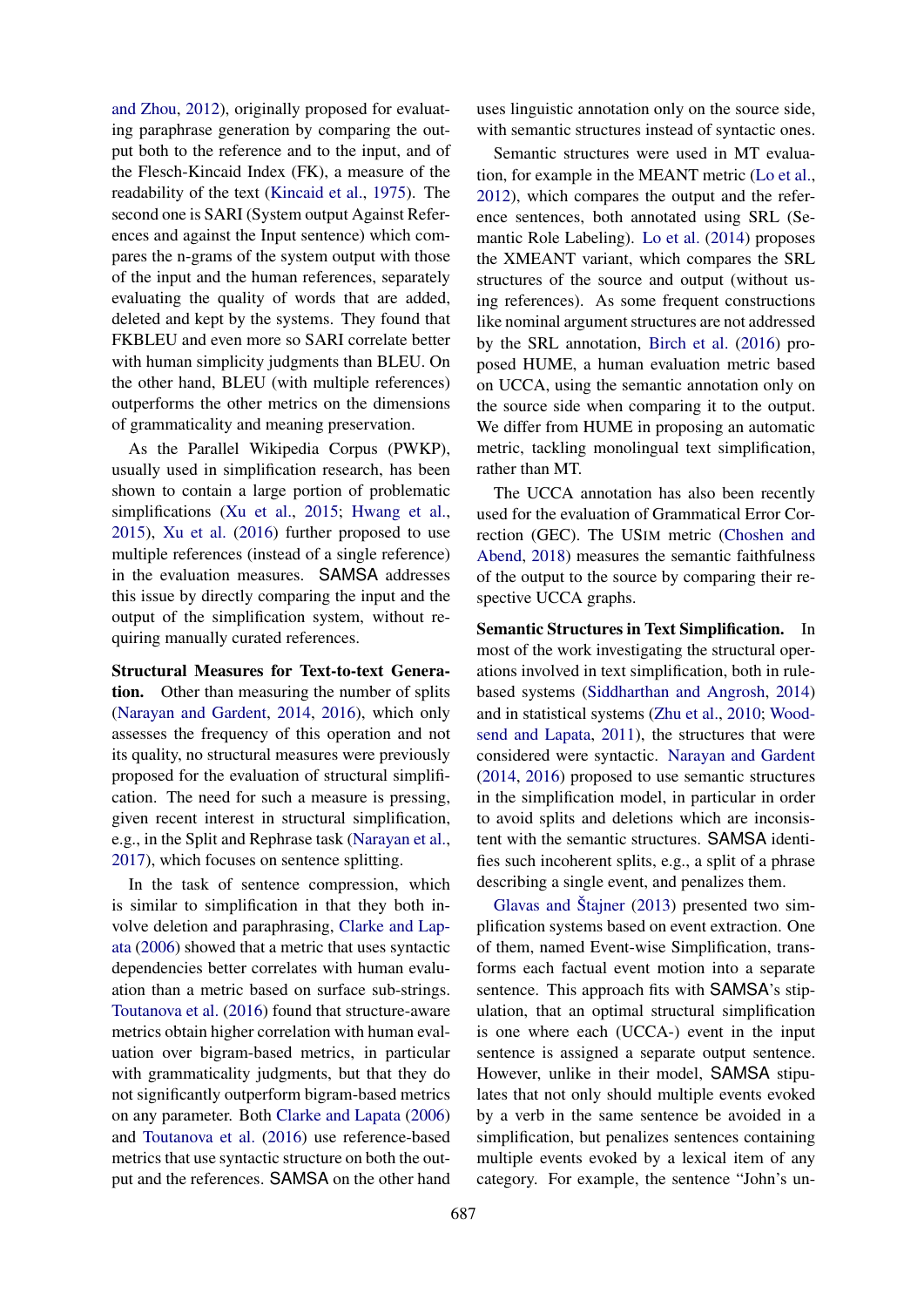expected kick towards the gate saved the game" which has two events, one evoked by "kick" (a noun) and another by "saving" (a verb) can be converted to "John kicked the ball towards the gate. It saved the game."

## 3 UCCA's Semantic Structures

In this section we will briefly describe the UCCA scheme, focusing on the concepts of Scenes and Centers which are key in the definition of SAMSA. UCCA (Universal Cognitive Conceptual Annotation; Abend and Rappoport, 2013) is a semantic annotation scheme based on typological (Dixon, 2010b,a, 2012) and cognitive (Langacker, 2008) theories which aims to represent the main semantic phenomena in the text, abstracting away from syntactic detail. UCCA structures are directed acyclic graphs whose nodes (or units) correspond either to the leaves of the graph (including the words of the text) or to several elements jointly viewed as a single entity according to some semantic or cognitive consideration. Unlike AMR, UCCA semantic units are directly anchored in the text (Abend and Rappoport, 2017; Birch et al., 2016), which allows easy inclusion of a word-toword alignment in the metric model (Section 4).

UCCA Scenes. A Scene, which is the most basic notion of the foundational layer of UCCA considered here, describes a movement, an action or a state which persists in time. Every Scene contains one main relation, which can be either a Process or a State. The Scene may contain one or more Participants, which are interpreted in a broad sense, including locations and destinations. For example, the sentence "He ran into the park" has a single Scene whose Process is "ran". The two Participants are "He" and "into the park".

Scenes can have several roles in the text. First, they can provide additional information about an established entity (Elaborator Scenes) as for example the Scene "who entered the house" in the sentence "The man who entered the house is John". They can also be one of the Participants of another Scene, for example, "he will be late" in the sentence: "He said he will be late". In the other cases, the Scenes are annotated as parallel Scenes (H) which can be linked by a Linker (L): "When $_L$ [he will arrive at home] $_H$ , [he will call them] $_H$ ".

Unit Centers. With regard to units which are not Scenes, the category Center denotes the semantic head of the unit. For example, "dogs" is the center of the expression "big brown dogs" and "box" is the center of "in the box". There could be more than one Center in a non-Scene unit, for example in the case of coordination, where all conjuncts are Centers.

## 4 The **SAMSA** Metric

SAMSA's main premise is that a structurally correct simplification is one where: (1) each sentence contains a single event from the input (UCCA Scene), (2) the main relation of each of the events and their participants are retained in the output.

For example, consider "John wrote a book. I read that book." as a simplification of "I read the book that John wrote.". Each output sentence contains one Scene, which has the same Scene elements as the source, and would thus be deemed correct by SAMSA. On the other hand, the output "John wrote. I read the book." is an incorrect split of that sentence, since a participant of the "writing" Scene, namely "the book" is absent in the split sentence. SAMSA would indeed penalize such a case.

Similarly, Scenes which have elements across several sentences receive a zero score by SAMSA. As an example, consider the sentence "The combination of new weapons and tactics marks this battle as the end of chivalry", and erroneous split "The combination of new weapons and tactics. It is the end of chivalry." (adapted from the output of a recent system on the PWKP corpus), which does not preserve the original meaning.

## 4.1 Matching Scenes to Sentences

SAMSA is based on two external linguistic resources. One is a semantic annotation (UCCA in our experiments) of the source side, which can be carried out either manually or automatically, using the TUPA parser<sup>3</sup> (Transition-based UCCA parser; Hershcovich et al., 2017) for UCCA. UCCA decomposes each sentence s into a set of Scenes  $\{sc_1, sc_2, ..., sc_n\}$ , where each scene  $sc_i$ contains a main relation  $mr_i$  (sub-span of  $sc_i$ ) and a set of zero or more participants  $A_i$ .

The second resource is a word-to-word alignment A between the words in the input and one or zero words in the output. The monolingual alignment thus permits SAMSA not to penalize outputs that involve lexical substitutions (e.g., "com-

<sup>3</sup>https://github.com/danielhers/tupa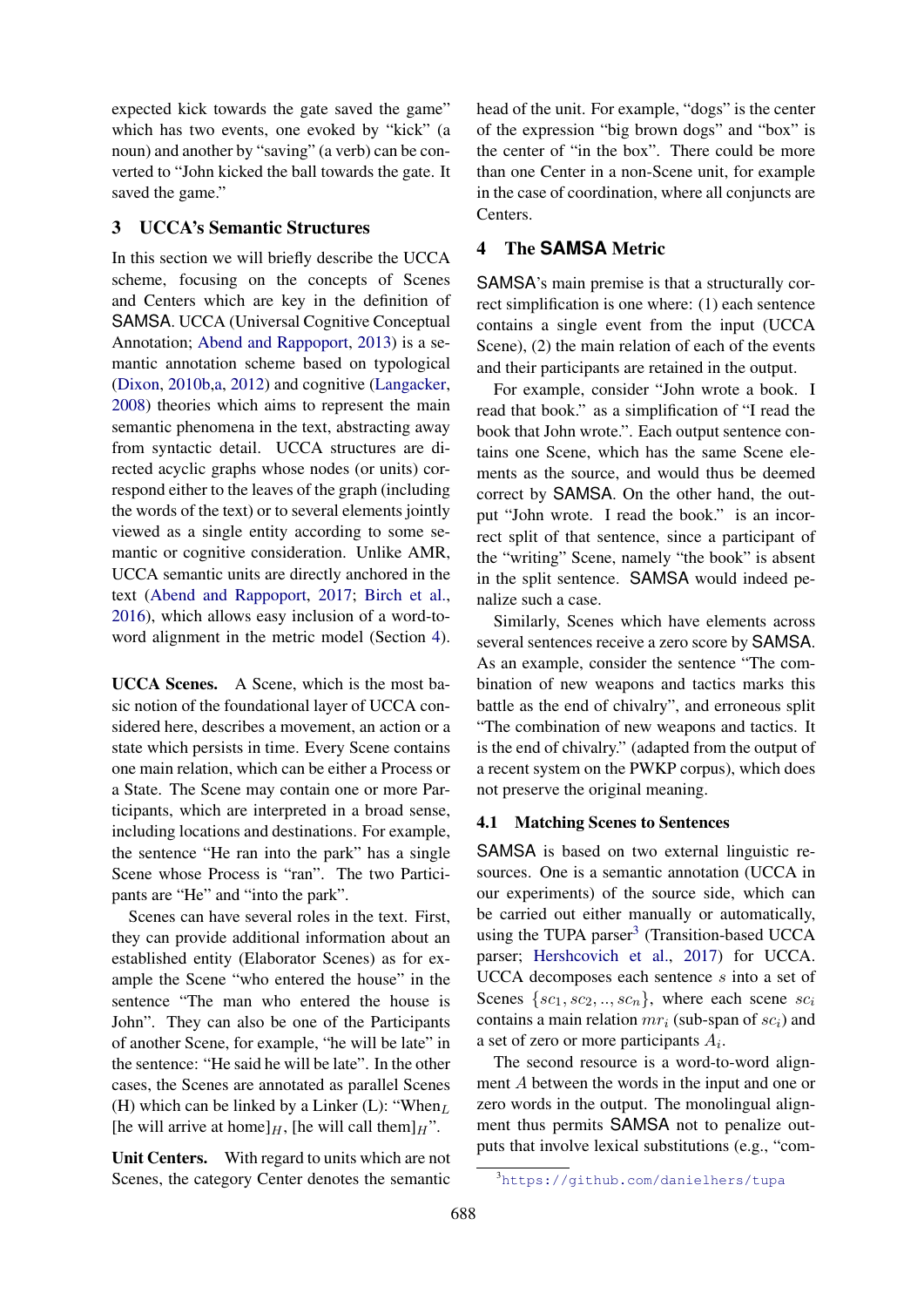mence" might be aligned with "start"). We denote by  $n_{inp}$  the number of UCCA Scenes in the input sentence and by  $n_{out}$  the number of sentences in the output.

Given an input sentence's UCCA Scenes  $sc_1, \ldots, sc_{n_{inp}},$  a non-annotated output of a simplification system split into sentences  $s_1, \ldots, s_{n_{out}}$ , and their word alignment A, we distinguish between two cases:

1.  $n_{inp} \geq n_{out}$ : in this case, we compute the maximal Many-to-1 correspondence between Scenes and sentences. A Scene is matched to a sentence in the following way. We say that a leaf l in a Scene sc is *consistent* in a Scenesentence mapping  $M$  which maps  $sc$  to a sentence s, if there is a word  $w \in s$  which l aligns to (according to the word alignment A). The score of matching a Scene sc to a sentence s is then defined to be the total number of consistent leaves in sc. We traverse the Scenes in their order of occurrence in the text, selecting for each the sentence that maximizes the score. If  $n_{inp} = n_{out}$ , once a sentence is matched to a Scene, it cannot be matched to another one. Ties between sentences are broken towards the sentence that appeared first in the output.

$$
\mathbf{M}^*(sc_i) = \operatorname{argmax}_s score(sc_i, s)
$$
  
s.t.  $s \notin \{M^*(sc_1), \dots, M^*(sc_{i-1})\}$  if  $n_{inp} = n_{out}$ 

2.  $n_{inp} < n_{out}$ : In this case, a Scene will necessarily be split across several sentences. As this is an undesired result, we assign this instance a score of zero.

## 4.2 Score Computation

Minimal Centers. The minimal center of a UCCA unit  $u$  is UCCA's notion of a semantic head word, defined through recursive rules not unlike the head propagation rules used for converting constituency structures to dependency structures. More formally, we define the minimal center of a UCCA unit u (here a Participant or a Main Relation) to be the UCCA graph's leaf reached by starting from  $u$  and iteratively selecting the child tagged as Center. If a Participant (or a Center inside a Participant) is a Scene, its center is the main relation (Process or State) of the Scene.

For example, the center of the unit "The previous president of the commission"  $(u_1)$  is "president of the commission". The center of the latter is "president", which is a leaf in the graph. So the minimal center of  $u_1$  is "president".

Given the input sentence Scenes  $\{sc_1, ..., sc_{n_{inn}}\},$  the output sentences  $\{s_1, ..., s_{n_{out}}\}$ , and a mapping between them M<sup>∗</sup>, SAMSA is defined as:

$$
\frac{n_{out}}{n_{inp}}\frac{1}{2n_{inp}}\sum_{sc_i}\big[\mathbb{1}_{M^*(sc_i)}(MR_i)+\frac{1}{k_i}\sum_{j=1}^{k_i}\mathbb{1}_{M^*(sc_i)}(\text{Par}_i^{(j)})\big]
$$

where  $MR_i$  is the minimal center of the main relation (Process or State) of  $sc_i$ , and  $Par_i^{(j)}$  (j =  $1, \ldots, k_i$ ) are the minimal centers of the Participants of  $\mathfrak{sc}_i$ .

For an output sentence s,  $\mathbb{1}_s(u)$  is a function from the input units to  $\{0, 1\}$ , which returns 1 iff u is aligned (according to A) with a word in  $s^4$ .

The role of the non-splitting penalty term  $n_{out}/n_{inp}$  in the SAMSA formula is to penalize cases where the number of sentences in the output is smaller than the number of Scenes. In order to isolate the effect of the non-splitting penalty, we experiment with an additional metric  $SAMSA_{abl}$ (reads "SAMSA ablated"), which is identical to SAMSA but does not take this term into account. Corpus-level SAMSA and SAMSA<sub>abl</sub> scores are obtained by averaging their sentence scores.

In the case of implicit units i.e. omitted units that do not appear explicitly in the text (Abend and Rappoport, 2013), since the unit preservation cannot be directly captured, the score  $t$  for the relevant unit will be set to 0.5. For example, in the Scene "traveling is fun", the people who are traveling correspond to an implicit Participant. As implicit units are not covered by TUPA, this will only be relevant for the semi-automatic implementation of the metric (see Section 6).

### 5 Human Evaluation Benchmark

#### 5.1 Evaluation Protocol

For testing the automatic metric, we first build a human evaluation benchmark, using 100 sentences from the complex part of the PWKP corpus and the outputs of six recent simplification systems for these sentences:<sup>5</sup> (1) TSM (Zhu et al., 2010) using Tree-Based SMT, (2) RevILP (Woodsend and Lapata, 2011) using Quasi-Synchronous Grammars, (3) PBMT-R (Wubben et al., 2012) using Phrase-Based SMT, (4) Hybrid (Narayan and Gardent,

 $4$ In some cases, the unit  $u$  can be a sequence of centers (if there are several minimal centers). In these cases,  $\mathbb{1}_s(u)$ returns 1 iff the condition holds for all centers.

 $5$ All the data can be found here: http: //homepages.inf.ed.ac.uk/snaraya2/data/ simplification-2016.tgz.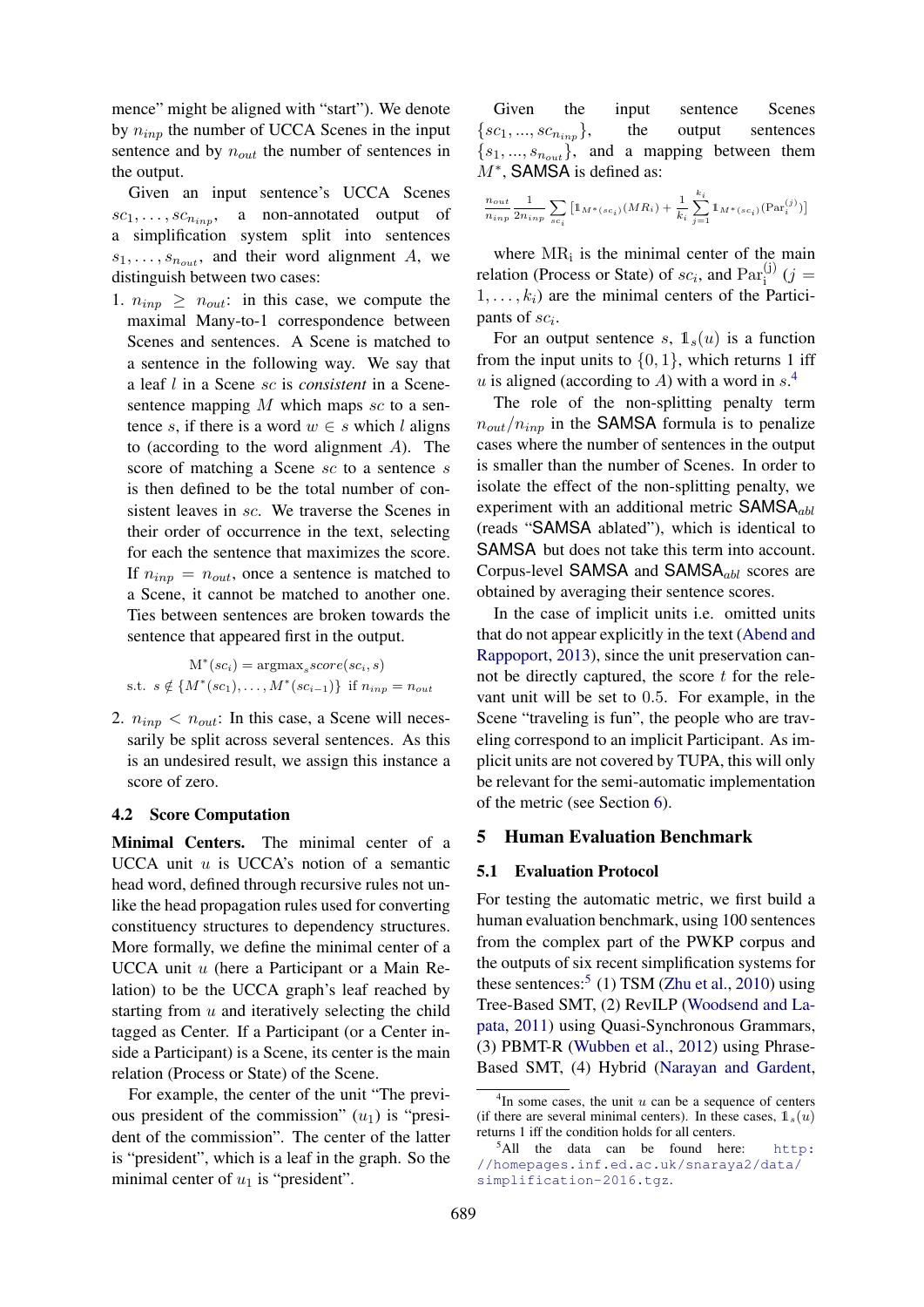2014), a supervised system using DRS, (5) UN-SUP (Narayan and Gardent, 2016), an unsupervised system using DRS, and (6) Split-Deletion (Narayan and Gardent, 2016), the unsupervised system with only structural operations.

All these systems explicitly address at least one type of structural simplification operation. The last system, Split-Deletion, performs only structural (i.e., no lexical) operations. It is thus an interesting test case for SAMSA since here the aligner can be replaced by a simple match between identical words. In total we obtain 600 system outputs from the six systems, as well as 100 sentences from the simple Wikipedia side of the corpus, which serve as references. Five in-house annotators with high proficiency in English evaluated the resulting 700 input-output pairs by answering the questions in Table 1.<sup>6</sup>

Qa addresses grammaticality, Qb and Qc capture two complementary aspects of meaning preservation (the addition and the removal of information) and Qd addresses structural simplicity. Possible answers are: 1 ("no"), 2 ("maybe") and  $3$  ("yes"). Following Glavas and Stajner  $(2013)$ , we used a 3 point Likert scale, which has recently been shown to be preferable over a 5 point scale through human studies on sentence compression (Toutanova et al., 2016).

Question Qd was accompanied by a negative example<sup>7</sup> showing a case of lexical simplification, where a complex word is replaced by a simple one. A positive example was not included so as not to bias the annotators by revealing the nature of the operations our experiments focus on (i.e., splitting and deletion).

The PWKP test corpus (Zhu et al., 2010) was selected for our experiments over the development and test sets used in (Xu et al., 2016), as the latter's selection process was explicitly biased towards input-output pairs that mainly contain lexical simplifications.

| <b>Oa</b> | Is the output grammatical?                                                     |
|-----------|--------------------------------------------------------------------------------|
| Qb        | Does the output add information, compared to<br>the input?                     |
| Oc        | Does the output remove important information,<br>compared to the input?        |
| Od        | Is the output simpler than the input, ignoring<br>the complexity of the words? |

Table 1: Questions for the human evaluation

#### 5.2 Human Score Computation

Given the annotator's answers, we consider the following scores. First, the grammaticality score  $\mathcal G$  is the answer to Qa. By inverting (changing 1 to 3 and 3 to 1) the answer for Qb, we obtain a Non-Addition score indicating to which extent no additional information has been added. Similarly, inverting the answer to Qc yields the Non-Removal score. Averaging these two scores, we obtain the meaning preservation score  $P$ . Finally, the structural simplicity score  $S$  is the answer to Qd. Each of these scores is averaged over the five annotators. We further compute an average human score:

$$
AvgHuman = \frac{1}{3}(\mathcal{G} + \mathcal{P} + \mathcal{S})
$$

#### 5.3 Inter-annotator Agreement

Inter-annotator agreement rates are computed in two ways. Table 2 presents the absolute agreement and Cohen's quadratic weighted  $\kappa$  (Cohen, 1968). Table 3 presents Spearman's correlation  $(\rho)$  between the human ratings of the input-output pairs (top row), and between the resulting system scores (bottom row). In both cases, the agreement between the five annotators is computed as the average agreement over the 10 annotator pairs.

|                       | <b>Oa</b>               | Ob         | Oс         | Od                       |  |
|-----------------------|-------------------------|------------|------------|--------------------------|--|
| <b>Total</b>          | 0.58(0.56)              | 0.74(0.30) | 0.53(0.45) | 0.57(0.10)               |  |
| TSM                   | 0.59(0.47)              | 0.75(0.27) | 0.50(0.40) | 0.43(0.08)               |  |
| <b>RevILP</b>         | 0.61(0.59)              | 0.78(0.27) | 0.60(0.43) | 0.62(0.11)               |  |
| <b>PBMT-R</b>         | 0.47(0.42)              | 0.70(0.20) | 0.58(0.31) | 0.76(0.10)               |  |
| <b>Hybrid</b>         | 0.59(0.46)              | 0.77(0.26) | 0.52(0.48) | 0.72(0.15)               |  |
| <b>UNSUP</b>          | $\overline{0.51(0.42)}$ | 0.59(0.10) | 0.45(0.17) | 0.52(0.04)               |  |
| <b>Split-Deletion</b> | 0.59(0.48)              | 0.93(0.02) | 0.45(0.29) | 0.55(0.04)               |  |
| Reference             | 0.70(0.40)              | 0.66(0.46) | 0.52(0.58) | $\overline{0.41}$ (0.12) |  |

Table 2: Inter-annotator absolute agreement (and quadratic weighted  $\kappa$ ), averaged over the 10 annotator pairs. Rows correspond to systems, columns to questions. The top "Total" row refers to the concatenation of the outputs of all 6 systems together with the reference sentences.

|      | Oа        | Od<br>Оb<br>Оc |            |           | AvgHuman   |  |
|------|-----------|----------------|------------|-----------|------------|--|
| Sen. | $0.63*$   | $0.30*$        | $0.48*$    | $0.11***$ | $0.49*$    |  |
| Sys. | $0.92***$ | 0.54(0.1)      | 0.64(0.06) | 0.14(0.4) | 0.64(0.06) |  |

Table 3: Spearman's correlation (and p-values) of the system-level (top row) and sentence-level (bottom row) ratings of the five annotators.  $^*p < 10^{-5}$ ,  $^{**}p = 0.002$ .

## 6 Experimental Setup

We further compute SAMSA for the 100 sentences of the PWKP test set and the corresponding system outputs. Experiments are conducted in two settings: (1) a semi-automatic setting where

 ${}^{6}$ Each input-output pair was rated by all five annotators. <sup>7</sup>Other questions appeared without any example.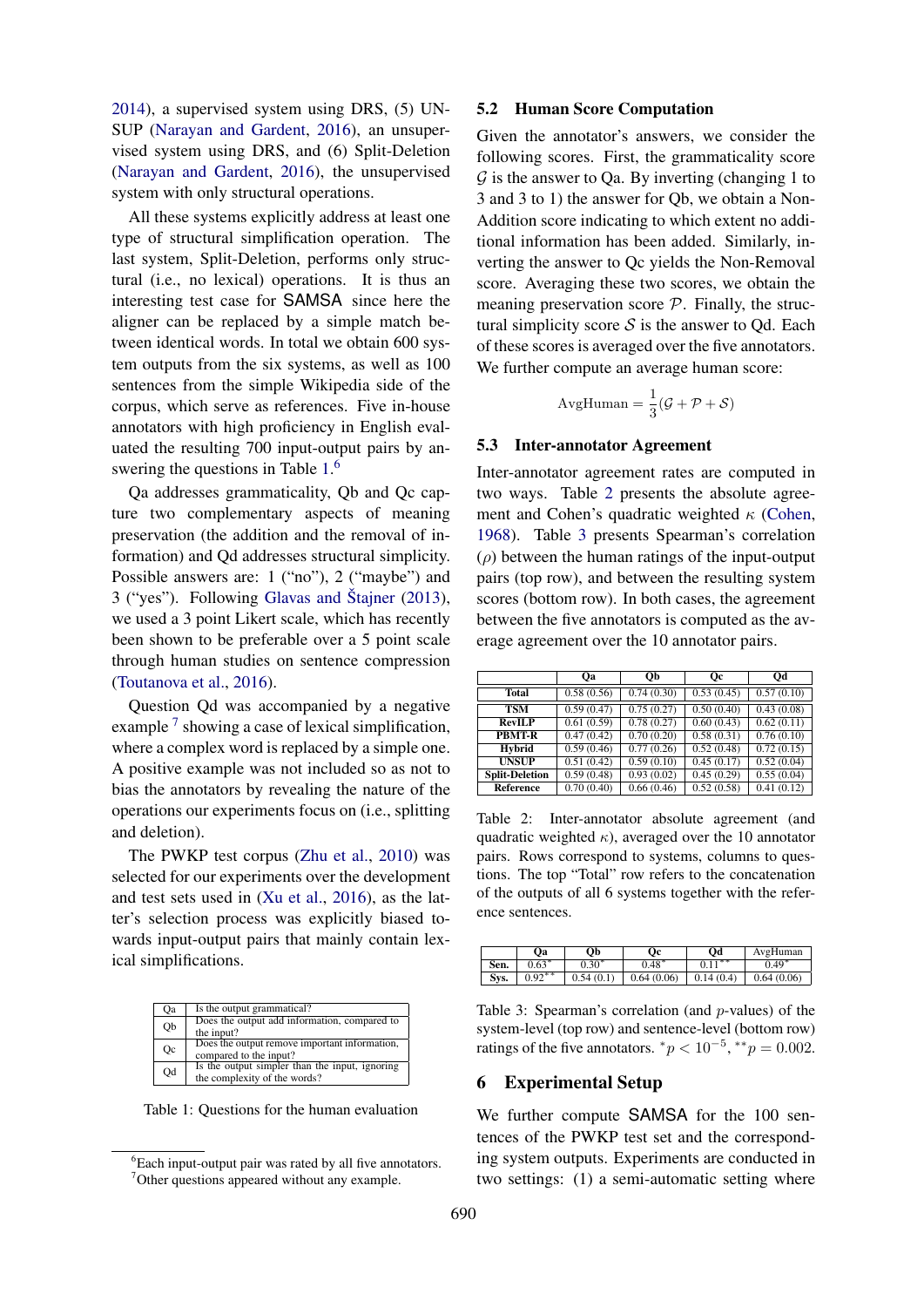UCCA annotation was carried out manually by a single expert UCCA annotator using the UC-CAApp annotation software (Abend et al., 2017), and according to the standard annotation guidelines;<sup>8</sup> (2) an automatic setting where the UCCA annotation was carried out by the TUPA parser (Hershcovich et al., 2017). Sentence segmentation of the outputs was carried out using the NLTK package (Loper and Bird, 2002). For word alignments, we used the aligner of Sultan et al.  $(2014)$ .<sup>9</sup>

### 7 Correlation with Human Evaluation

We compare the system rankings obtained by SAMSA and by the four human parameters. We find that the two leading systems according to AvgHuman and SAMSA turn out to be the same: Split-Deletion and RevILP. This is the case both for the semi-automatic and the automatic implementations of the metric. A Spearman  $\rho$  correlation between the human and SAMSA scores (comparing their rankings) is presented in Table 4.

We compare SAMSA and SAMSA $_{abl}$  to the reference-based measures SARI<sup>10</sup> (Xu et al., 2016) and BLEU, as well as to the negative Levenshtein distance to the reference  $(-LD_{SR})$ . We use the only available reference for this corpus, in accordance with the standard practice. SARI is a reference-based measure, based on n-gram overlap between the source, output and reference, and focuses on lexical (rather than structural) simplification. For completeness, we include the other two measures reported in Narayan and Gardent (2016), which are measures of similarity to the input (i.e., they quantify the tendency of the systems to introduce changes to the input): the negative Levenshtein distances between the output and input compared to the original complex corpus  $(-LD<sub>SC</sub>)$ , and the number of sentences split by each of the systems.

The highest correlation with AvgHuman and grammaticality is obtained by semi-automatic SAMSA (0.58 and 0.54), a high correlation especially in comparison to the inter-annotator agreement on AvgHuman (0.64, Table 3). The automatic version obtains high correlation with human judgments in these settings, where for structural simplicity, it scores somewhat higher than the semi-automatic SAMSA. The highest correlation with structural simplicity is obtained by the number of sentences with splitting, where SAMSA (automatic and semi-automatic) is second and third highest, although when restricted to multi-Scene sentences, the correlation for SAMSA (semi-automatic) is higher (0.89,  $p = 0.009$  and  $0.77, p = 0.04$ .

The highest correlation for meaning preservation is obtained by  $SAMSA<sub>abl</sub>$  which provides further evidence that the retainment of semantic structures is a strong predictor of meaning preservation (Sulem et al., 2015). SAMSA in itself does not correlate with meaning preservation, probably due to its penalization of under-splitting sentences.

Note that the standard reference-based measures for simplification, BLEU and SARI, obtain low and often negative correlation with human ratings. We believe that this is the case because SARI and BLEU admittedly focus on lexical simplification, and are difficult to use to rank systems which also perform structural simplification.

Our results thus suggest that SAMSA provides additional value in predicting the quality of a simplification system and should be reported in tandem with more lexically-oriented measures.

### 8 Discussion

Human evaluation parameters. The fact that the highest correlations for structural simplicity and meaning preservation are obtained by different metrics (SAMSA and SAMSA $_{abl}$  respectively) highlights the complementarity of these two parameters for evaluating TS quality but also the difficulty of capturing them together. Indeed, a given sentence-level operation could both change the original meaning by adding or removing information (affecting the  $P$  score) and increase simplicity  $(S)$ . On the other hand, the identity transformation perfectly preserves the meaning of the original sentence without making it simpler.

For examining this phenomenon, we compute Spearman's correlation at the system-level between the simplicity and meaning preservation human scores. We obtain a correlation of -0.77  $(p = 0.04)$  between S and P. The correlation between  $S$  and the two sub-components of  $P$ , the Non-Addition and the Non-Removal scores, are  $-0.43$  ( $p = 0.2$ ) and  $-0.77$  ( $p = 0.04$ ) respectively. These negative correlations support our use

<sup>8</sup>http://www.cs.huji.ac.il/˜oabend/ ucca.html

<sup>9</sup>https://github.com/ma-sultan/ monolingual-word-aligner

 $10$ Data and code for can be found in https://github. com/cocoxu/simplification.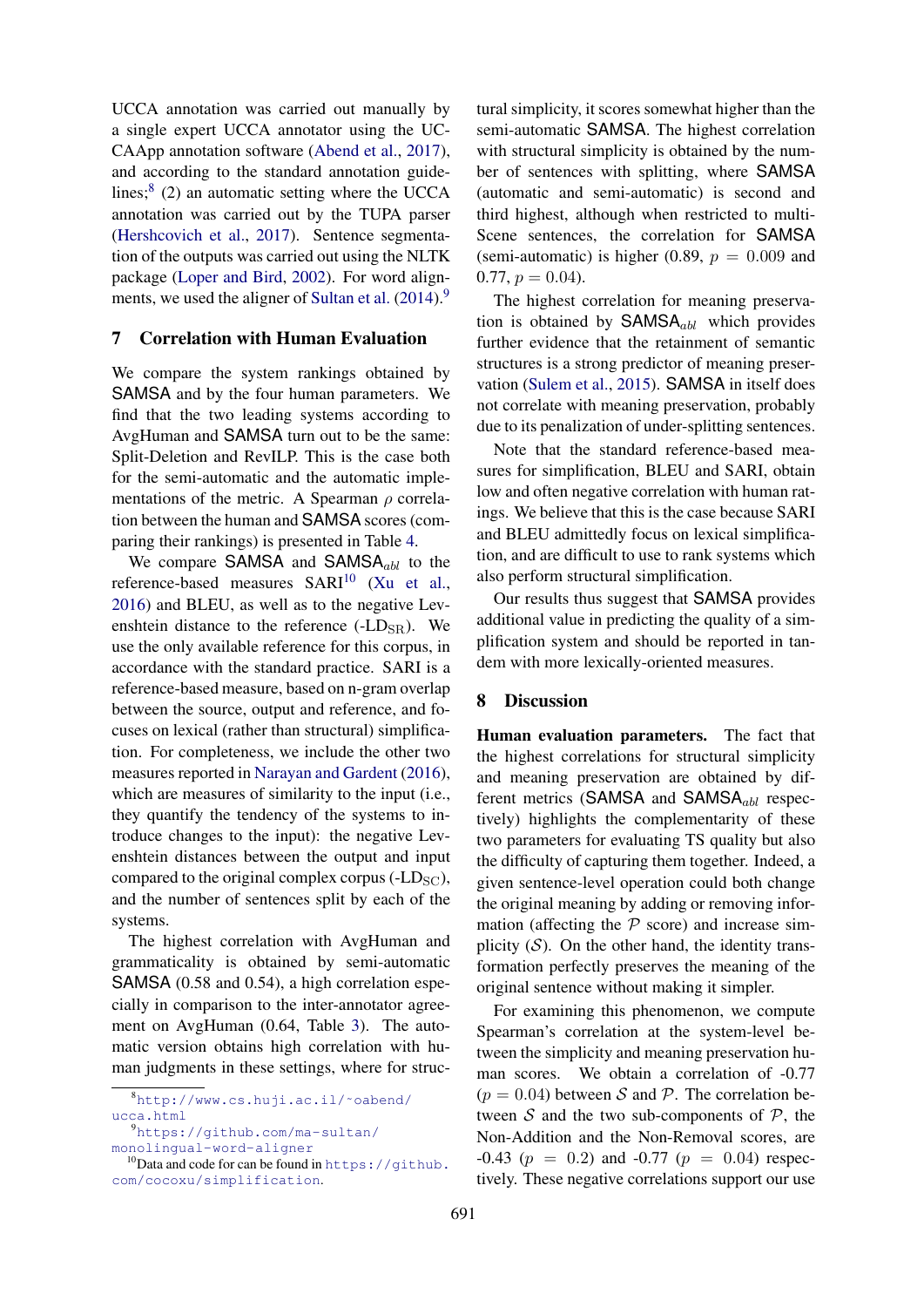|          | Reference-less |              |                        |               | Reference-based |               |                | $\Delta$ from Source                 |                |
|----------|----------------|--------------|------------------------|---------------|-----------------|---------------|----------------|--------------------------------------|----------------|
|          | <b>SAMSA</b>   |              | $SAMSA$ <sub>abl</sub> |               | <b>BLEU</b>     | <b>SARI</b>   | $-LD_{\rm SR}$ | - $\mathbf{L}\mathbf{D}_\mathrm{SC}$ | # Split Sents. |
|          | Semi-Auto.     | Auto.        | Semi-Auto.             | Auto.         |                 |               |                |                                      |                |
|          | 0.54(0.1)      | 0.37(0.2)    | 0.14(0.4)              | 0.14(0.4)     | 0.09(0.4)       | $-0.77(0.04)$ | $-0.43(0.2)$   | $-0.09(0.4)$                         | 0.09(0.4)      |
|          | $-0.09(0.4)$   | $-0.37(0.2)$ | 0.54(0.1)              | 0.54(0.1)     | 0.37(0.2)       | $-0.14(0.4)$  | 0.03(0.5)      | 0.37(0.2)                            | $-0.49(0.2)$   |
|          | 0.54(0.1)      | 0.71(0.06)   | $-0.71(0.06)$          | $-0.71(0.06)$ | $-0.60(0.1)$    | $-0.43(0.2)$  | $-0.43(0.2)$   | $-0.54(0.1)$                         | 0.83(0.02)     |
| AvgHuman | 0.58(0.1)      | 0.35(0.1)    | 0.09(0.2)              | 0.09(0.2)     | 0.06(0.5)       | $-0.81(0.02)$ | $-0.46(0.2)$   | $-0.12(0.4)$                         | 0.14(0.4)      |

Table 4: Spearman's correlation of system scores i.e. Pearson's correlation of system rankings (and p-values), between evaluation measures (columns) and human judgments (rows). The ranking is between the six simplification systems experimented with. The left block of columns corresponds to the SAMSA and SAMSA<sub>abl</sub> measures, in their semi-automatic and automatic forms. The middle block of columns corresponds to the reference-based measures SARI and BLEU, as well as  $-LD_{SR}$ , which is the negative Levenshtein distances of the system output from the reference. The right block corresponds to measures of conservatism, and reflect how well the tendency of the systems to introduce changes to the input correlates with the human rankings. The block includes  $\text{-LD}_{\text{SC}}$ , the negative Levenshtein distance from the source sentence, and the number of input sentences split by each of the systems. Levenshtein distances are taken as negative in order to capture similarity between the output and source/reference. The measure with the highest correlation in each row is boldfaced.

of an average human score for assessing the overall quality of the simplification.

Distribution at the sentence level. In addition to the system-level analysis presented in Section 7, we also investigate the behavior of SAMSA at the sentence level by examining its joint distribution with the human evaluation scores. Focusing on the AvgHuman score and the automatic implementation of SAMSA and using the same data as in Section 7, we consider a single pair of scores  $(\text{AvgHuman}_{i}, \text{SAMSA}_{i}), 1 \leq i \leq 100$ , for each of the 100 source sentences, averaging over the SAMSA and human scores obtained for the 6 simplification systems (See Figure 1).

The joint distribution indicates a positive correlation between SAMSA and AvgHuman. The corresponding Pearson correlation is indeed 0.27  $(p = 0.03)$ .

#### 9 Evaluation on the QATS Benchmark

In order to provide further validation for SAMSA predictive value for quality of simplification systems, we report SAMSA's correlation with a recently proposed benchmark, used for the QATS (Quality Assessment for Text Simplification) shared task ( $\text{Stainer et al., } 2016$ ).

Setup. The test corpus contains 126 sentences taken from 3 datasets described in Stajner et al.  $(2016)^{11}$ : (1) EventS: original sentences from the EMM News-Brief $12$  and their syntactically simplified versions (with significant content reduction) by the EventSimplify TS system (Glavas

and Štajner,  $2013$ <sup>13</sup> (the test corpus contains 54 pairs from this dataset), (2) EncBrit: original sentences from the Encyclopedia Britannica (Barzilay and Elhadad, 2003) and their automatic simplifications obtained using ATS systems based on several phrase-based statistical MT systems (Stajner et al., 2015) trained on Wikipedia TS corpus (Coster and Kauchak, 2011) (24 pairs), and (3) LSLight: sentences from English Wikipedia and their automatic simplifications (Glavaš and Štajner,  $2015$ ) by three different lexical simplification systems (Biran et al.,  $2011$ ; Horn et al.,  $2014$ ; Glavaš and  $\text{Stainer}, 2015$ ) (48 pairs).

Human evaluation is also provided by this resource, with scores for overall quality, grammaticality, meaning preservation and simplicity. Importantly, the simplicity score does not explicitly refer to the output's structural simplicity, but rather to its readability. We focus on the overall human score, and compare it to SAMSA. Since different systems were used to simplify different portions of the input, correlation is taken at the sentence level.

We use the same implementations of SAMSA. Manual UCCA annotation is here performed by one of the authors of this paper.

**Results.** We follow Stajner et al. (2016) and report the Pearson correlations (at the sentence level) between the rankings of the metrics and the human evaluation scores. Results show that the semi-automatic/automatic SAMSA obtains a Pearson correlation of 0.32 and 0.28 with the human scores. This places these measures in the 3rd and 4th places in the shared task, where the only two systems that surpassed it are marginally better, with scores of 0.33 and 0.34, and where the next

<sup>11</sup>http://qats2016.github.io/shared.html <sup>12</sup>emm.newsbrief.eu/NewsBrief/

clusteredition/en/latest.html

<sup>13</sup>takelab.fer.hr/data/symplify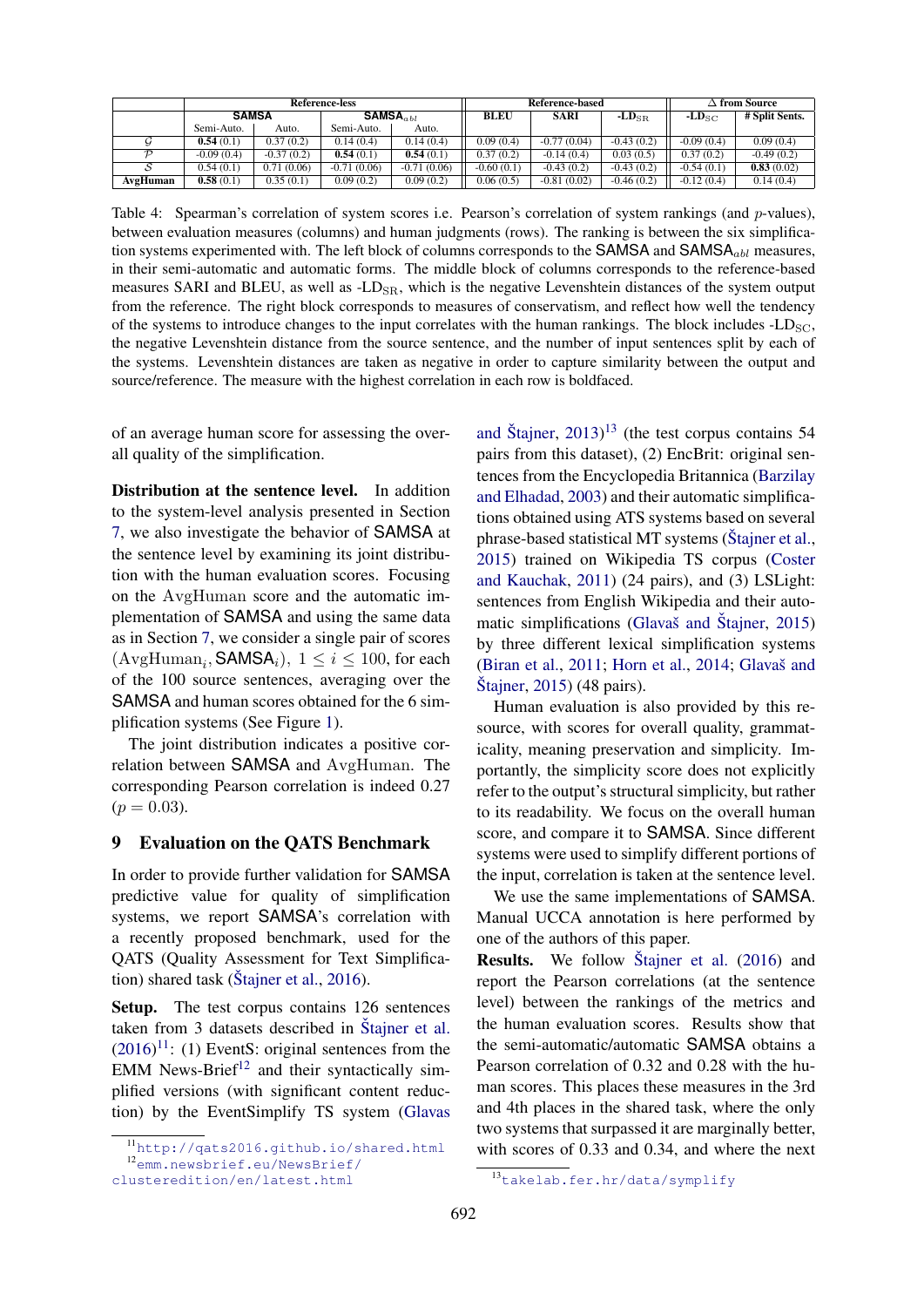

Figure 1: Joint distribution of the automatic SAMSA and the AvgHuman scores at the sentence level. Each point in the graph corresponds to a single source sentence. In addition to the scatter plot, a least-squares regression line is presented.

system in QATS obtained a correlation of 0.23.

This correlation by SAMSA was obtained in more restricted conditions, compared to the measures that competed in QATS. First, SAMSA computes its score by only considering the UCCA structure of the source, and an automatic wordto-word alignment between the source and output. Most QATS systems, including OSVCML and OSVCML2 (Nisioi and Nauze, 2016) which scored highest on the shared task, use an ensemble of classifiers based on bag-of-words, POS tags, sentiment information, negation, readability measures and other resources. Second, the systems participating in the shared task had training data available to them, annotated by the same annotators as the test data. This was used to train classifiers for predicting their score. This gives the QATS measures much predictive strength, but hampers their interpretability. SAMSA on the other hand is conceptually simple and interpretable. Third, the QATS shared task does not focus on structural simplification, but experiments on different types of systems. Indeed, some of the data was annotated by systems that exclusively perform lexical simplification, which is orthogonal to SAMSA's structural focus.

Given these factors, SAMSA's competitive correlation with the participating systems in QATS suggests that structural simplicity, as reflected by the correct splitting of UCCA Scenes, captures a major component in overall simplification quality, underscoring SAMSA's value. These promising results also motivate a future combination of SAMSA with classifier-based metrics.

### 10 Conclusion

We presented the first structure-aware metric for text simplification, SAMSA, and the first evaluation experiments that directly target the structural simplification component, separately from the lexical component. We argue that the structural and lexical dimensions of simplification are loosely related, and that TS evaluation protocols should assess both. We empirically demonstrate that strong measures that assess lexical simplification quality (notably SARI), fail to correlate with human judgments when structural simplification is performed by the evaluated systems. Our experiments show that SAMSA correlates well with human judgments in such settings, which demonstrates its usefulness for evaluating and tuning statistical simplification systems, and shows that structural evaluation provides a complementary perspective on simplification quality.

### Acknowledgments

We would like to thank Zhemin Zhu and Sander Wubben for sharing their data, as well as the annotators for participating in our evaluation and UCCA annotation experiments. We also thank Daniel Hershcovich and the anonymous reviewers for their helpful comments. This work was partially supported by the Intel Collaborative Research Institute for Computational Intelligence (ICRI-CI) and by the Israel Science Foundation (grant No. 929/17), as well as by the HUJI Cyber Security Research Center in conjunction with the Israel National Cyber Bureau in the Prime Minister's Office.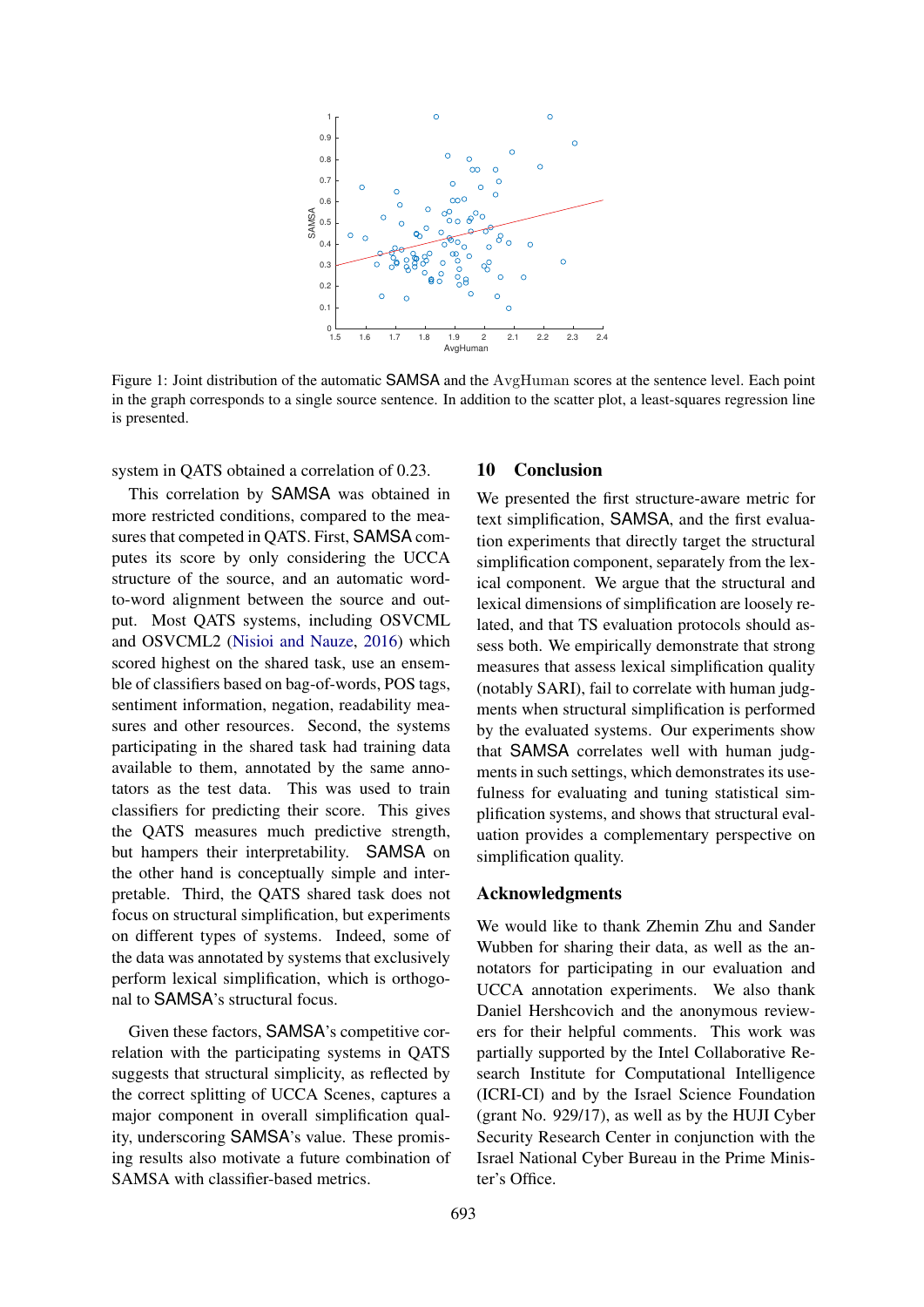### References

- Omri Abend and Ari Rappoport. 2013. Universal Conceptual Cognitive Annotation (UCCA). In *Proc. of ACL-13*. pages 228–238. http://aclweb. org/anthology/P/P13/P13-1023.pdf.
- Omri Abend and Ari Rappoport. 2017. The state of the art in semantic representation. In *Proc. of ACL'17*. pages 77–89. http://aclweb.org/ anthology/P/P17/P17-1008.pdf.
- Omri Abend, Shai Yerushalmi, and Ari Rappoport. 2017. UCCAApp: Web-application for syntactic and semantic phrase-based annotation. In *Proc. of ACL'17, System Demonstrations*. pages 109–114. http://www.aclweb.org/ anthology/P17-4019.
- Laura Banarescu, Claire Bonial, Shu Cai, Madalina Georgescu, Kira Griffitt, Ulf Hermjakob, Kevin Knight, Philipp Koehn, Martha Palmer, and Nathan Schneider. 2013. Abstract Meaning Rrepresentation for sembanking. *Proc. of Linguistic Annotation Workshop and Interoperability with Discourse* pages 178–186. http://aclweb.org/ anthology/W/W13/W13-2322.pdf.
- Regina Barzilay and Noemie Elhadad. 2003. Sentence alignment for monolingual comparable corpora. In *Proc. of EMNLP'03*. pages 25– 32. http://www.aclweb.org/anthology/ W/W03/W03-1004.pdf.
- Or Biran, Samuel Brody, and Noémie Elhadad. 2011. Putting it simply: a context-aware approach to lexical simplification. In *Proc. of ACL'11*. pages 465– 501. http://aclweb.org/anthology/P/ P11/P11-2087.pdf.
- Alexandra Birch, Omri Abend, Ondřej Bojar, and Barry Haddow. 2016. HUME: Human UCCA-based evaluation of machine translation. In *Proc. of EMNLP'16*. pages 1264–1274. http://aclweb.org/anthology/D/D16/ D16-1134.pdf.
- Yvonne Margaret Canning. 2002. *Syntactic simplification of text*. Ph.D. thesis, University of Sunderland, UK.
- Raman Chandrasekar, Christine Doran, and Bangalore Srinivas. 1996. Motivations and methods for sentence simplification. In *Proc. of COL-ING'96*. pages 1041–1044. http://aclweb. org/anthology/C/C96/C96-2183.pdf.
- Leshem Choshen and Omri Abend. 2018. Referenceless measure of faithfulness for grammatical error correction. In *Proc. of NAACL'18 (Short papers)*. To appear.
- James Clarke and Mirella Lapata. 2006. Models for sentence compression: A comparison across domains, training requirements and evaluation measures. In *Proc. of ACL-COLING'06*. pages 377–

384. http://aclweb.org/anthology/P/ P06/P06-1048.pdf.

- Jacob Cohen. 1968. Weighted kappa: Nominal scale agreement provision for scaled disagreement or partial credit. *Psychological bulletin* 70(4):213.
- William Coster and David Kauchak. 2011. Simple English Wikipedia: A new text simplification task. In *Proc. of ACL'11*. pages 665– 669. http://aclweb.org/anthology/P/ P11/P11-2117.pdf.
- Michael Denkowski and Alon Lavie. 2011. Meteor 1.3: Automatic metric for reliable optimization and evaluation of machine translation systems. In *Proc. of WMT'11*. pages 85–91. http://aclweb. org/anthology/W/W11/W11-2107.pdf.
- Robert M.W. Dixon. 2010a. *Basic Linguistic Theory: Grammatical Topics*, volume 2. Oxford University Press.
- Robert M.W. Dixon. 2010b. *Basic Linguistic Theory: Methodology*, volume 1. Oxford University Press.
- Robert M.W. Dixon. 2012. *Basic Linguistic Theory: Further Grammatical Topics*, volume 3. Oxford University Press.
- Goran Glavas and Sanja Štajner. 2013. Event-centered simplification of news stories. In *Proc. of the Student Research Workshop associated with RANLP 2013*. pages 71–78. http://aclweb.org/ anthology/R13-2011.
- Goran Glavaš and Sanja Štajner. 2015. Simplifying lexical simplification: Do we need simplified corpora? In *Proc. of ACL'15 (Short papers)*. pages 63– 68. http://www.aclweb.org/anthology/ P15-2011.
- Daniel Hershcovich, Omri Abend, and Ari Rappoport. 2017. A transition-based directed acyclic graph parser for UCCA. In *Proc. of ACL'17*. pages 1127– 1138. http://aclweb.org/anthology/P/ P17/P17-1104.pdf.
- Colby Horn, Cathryn Manduca, and David Kauchak. 2014. Learning a lexical simplifier using Wikipedia. In *Proc. of ACL'14 (Short papers)*. pages 458– 463. http://aclweb.org/anthology/P/ P14/P14-2075.pdf.
- William Hwang, Hannaneh Hajishirzi, Mari Ostendorf, and Wei Wu. 2015. Aligning sentences from Standard Wikipedia to Simple Wikipedia. In *Proc. of NAACL'15*. pages 211–217. http://aclweb. org/anthology/N/N15/N15-1022.pdf.
- Hans Kamp. 1981. A theory of truth and semantic representation. In J.A.G. Groenendijk, T.M.V. Jassen, B.J. Stokhof, and M.J.B/ Stokhof, editors, *Formal methods in the study of language*. Mathematisch Centrum. Number pt.1 in Mathematical Centre tracts.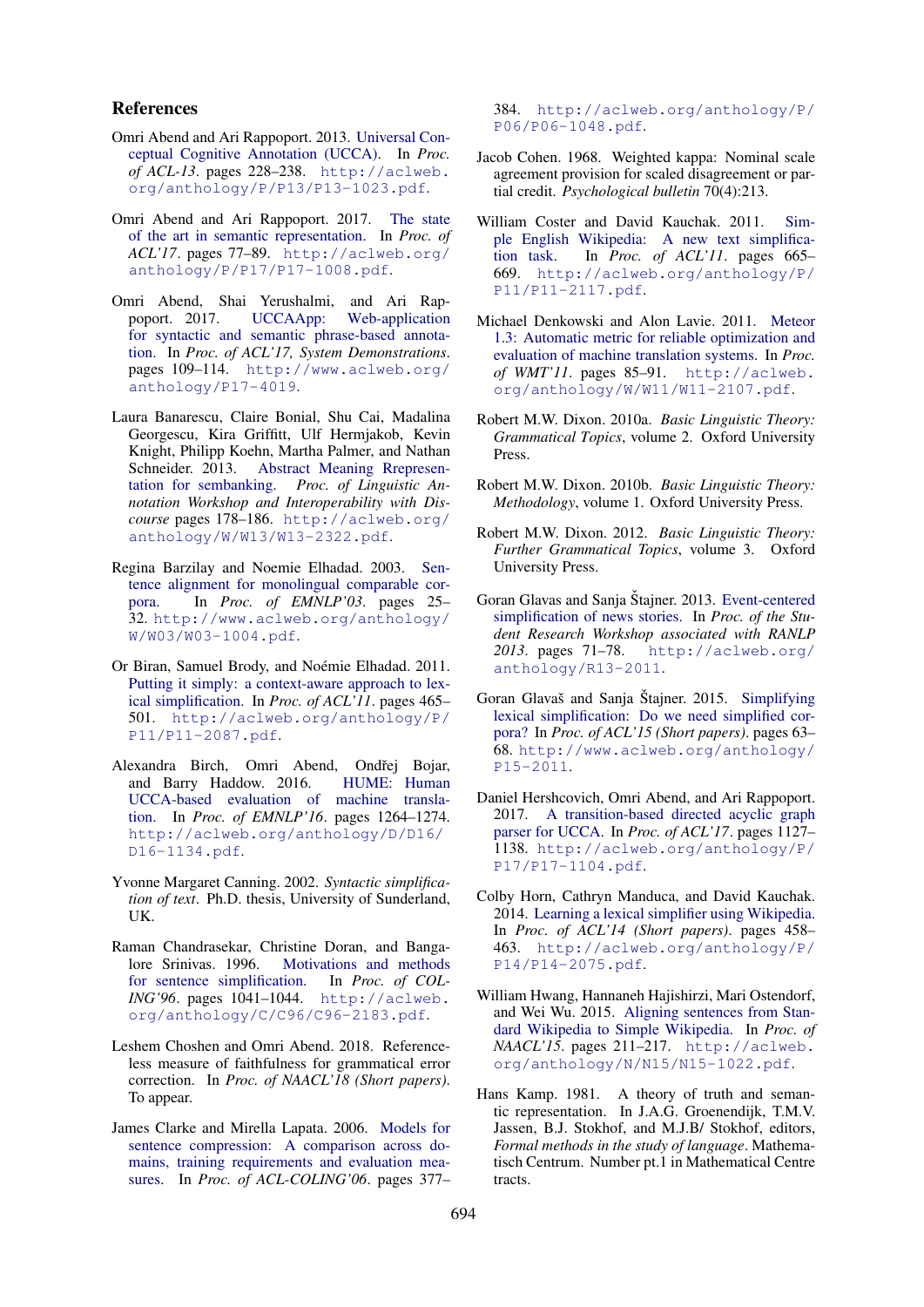- J. Peter Kincaid, Robert P. Fishburne Jr., Richard L. Rogers, and Brad S. Chissom. 1975. Derivation of new readability formulas (automated readability index, fog count and Flesch reading ease formula) for Navy enlisted personnel. Technical report, DTIC Document.
- Ronald W. Langacker. 2008. *Cognitive Grammar: A Basic Introduction*. Oxford University Press, USA.
- Chi-kiu Lo, Meriem Beloucif, Markus Saers, and Dekai Wu. 2014. XMEANT: Better semantic mt evaluation without reference translations. In *Proc. of ACL'14 (Short Papers)*. pages 765– 771. http://aclweb.org/anthology/P/ P14/P14-2124.pdf.
- Chi-kiu Lo, Anand Karthik Tumuluru, and Dekai Wu. 2012. Fully automatic semantic MT evaluation. In *Proc. of WMT'12*. pages 243– 252. http://aclweb.org/anthology/W/ W12/W12-3129.pdf.
- Edward Loper and Steven Bird. 2002. NLTK: the natural language toolkit. In *Proc. of EMNLP'02*. pages 63–70. http://www.aclweb.org/ anthology/W/W02/W02-0109.pdf.
- Kshitij Mishra, Ankush Soni, Rahul Sharma, and Dipti Misra Sharma. 2014. Exploring the effects of sentence simplification on Hindi to English Machine Translation systems. In *Proc. of the Workshop on Automatic Text Simplification: Methods and Applications in the Multilingual Society*. pages 21– 29. http://www.aclweb.org/anthology/ W14-5603.
- Shashi Narayan and Claire Gardent. 2014. Hybrid simplification using deep semantics and machine translation. In *Proc. of ACL14*. pages 435– 445. http://aclweb.org/anthology/P/ P14/P14-1041.pdf.
- Shashi Narayan and Claire Gardent. 2016. Unsupervised sentence simplification using deep semantics. In *Proc. of INLG'16*. pages 111– 120. http://aclweb.org/anthology/W/ W16/W16-6620.pdf.
- Shashi Narayan, Claire Gardent, Shay B. Cohen, and Anastasia Shimorina. 2017. Split and rephrase. In *Proc. of EMNLP'17*. pages 617– 627. http://aclweb.org/anthology/D/ D17/D17-1065.pdf.
- Christina Niklaus, Bernahard Bermeitinger, Siegfried Handschuh, and André Freitas. 2016. A sentence simplification system for improving relation extraction. In *Proc. of COLING'16*. http://aclweb. org/anthology/C/C16/C16-2036.pdf.
- Sergiu Nisioi and Fabrice Nauze. 2016. An ensemble method for quality assessment of text simplification. In *Workshop on Quality Assessment for Text Simplification (QATS)*.
- Kishore Papineni, Salim Roukos, Todd Ward, and Wei-Jing Zhu. 2002. BLEU: a method for automatic evaluation of machine translation. In *Proc. of ACL'02*. pages 311–318. http://aclweb. org/anthology/P/P02/P02-1040.pdf.
- Luz Rello, Ricardo Baeza-Yates, Stefan Bott, and Horacio Saggion. 2013. Simplify or help?: text simplification strategies for people with dyslexia. In *Proc. of the 10th International Cross-Disciplinary Conference on Web Accesibility*. pages 15:1 – 15:10.
- Miguel Rios, Wilker Aziz, and Lucia Specia. 2011. TINE: A metric to assess MT adequacy. In *Proc. of WMT'11*. pages 116–122. http://aclweb. org/anthology/W/W11/W11-2112.pdf.
- Advaith Siddharthan. 2002. An architecture for a text simplification system. In *Proc. of LEC*. pages 64– 71.
- Advaith Siddharthan and M. A. Angrosh. 2014. Hybrid text simplification using synchronous dependency grammars with hand-written and automatically harvested rules. In *Proc. of EACL'14*. pages 722– 731. http://aclweb.org/anthology/E/ E14/E14-1076.pdf.
- Matthew Snover, Nitin Madnani, Bonnie J. Dorr, and Richard Schwartz. 2009. Fluency, adequacy, or HTER? Exploring different human judgments with a tunable MT metric. In *Proc. of WMT'09*. pages 85– 91. http://www.aclweb.org/anthology/ W09-0441.
- Elior Sulem, Omri Abend, and Ari Rappoport. 2015. Conceptual annotations preserve structure across translations. In *Proc. of 1st Workshop on Semantics-Driven Statistical Machine Translation (S2Mt 2015)*. pages 11–22. http://aclweb. org/anthology/W/W15/W15-3502.pdf.
- Md Arafat Sultan, Steven Bethard, and Tamara Sumner. 2014. Back to basics for monolingual alignment: Exploiting word similarity and contextual evidence. *TACL* 2:219–230. http://aclweb. org/anthology/Q/Q14/Q14-1018.pdf.
- Hong Sun and Ming Zhou. 2012. Joint learning of a dual SMT system for paraphrase generation. In *Proc. of ACL'12*. pages 38– 42. http://aclweb.org/anthology/P/ P12/P12-2008.pdf.
- Kristina Toutanova, Chris Brockett, Ke M. Tran, and Saleema Amershi. 2016. A dataset and evaluation metrics for abstractive compression of sentences and short paragraphs. In *Proc. of EMNLP'16*. pages 340–350. http://aclweb. org/anthology/D/D16/D16-1033.pdf.
- Sanja Štajner, Hannah Bechara, and Horacio Saggion. 2015. A deeper exploration of the standard PB-SMT approach to text simplification and its evaluation. In *Proc. of ACL'15, Short papers*. pages 823– 828. http://aclweb.org/anthology/P/ P15/P15-2135.pdf.